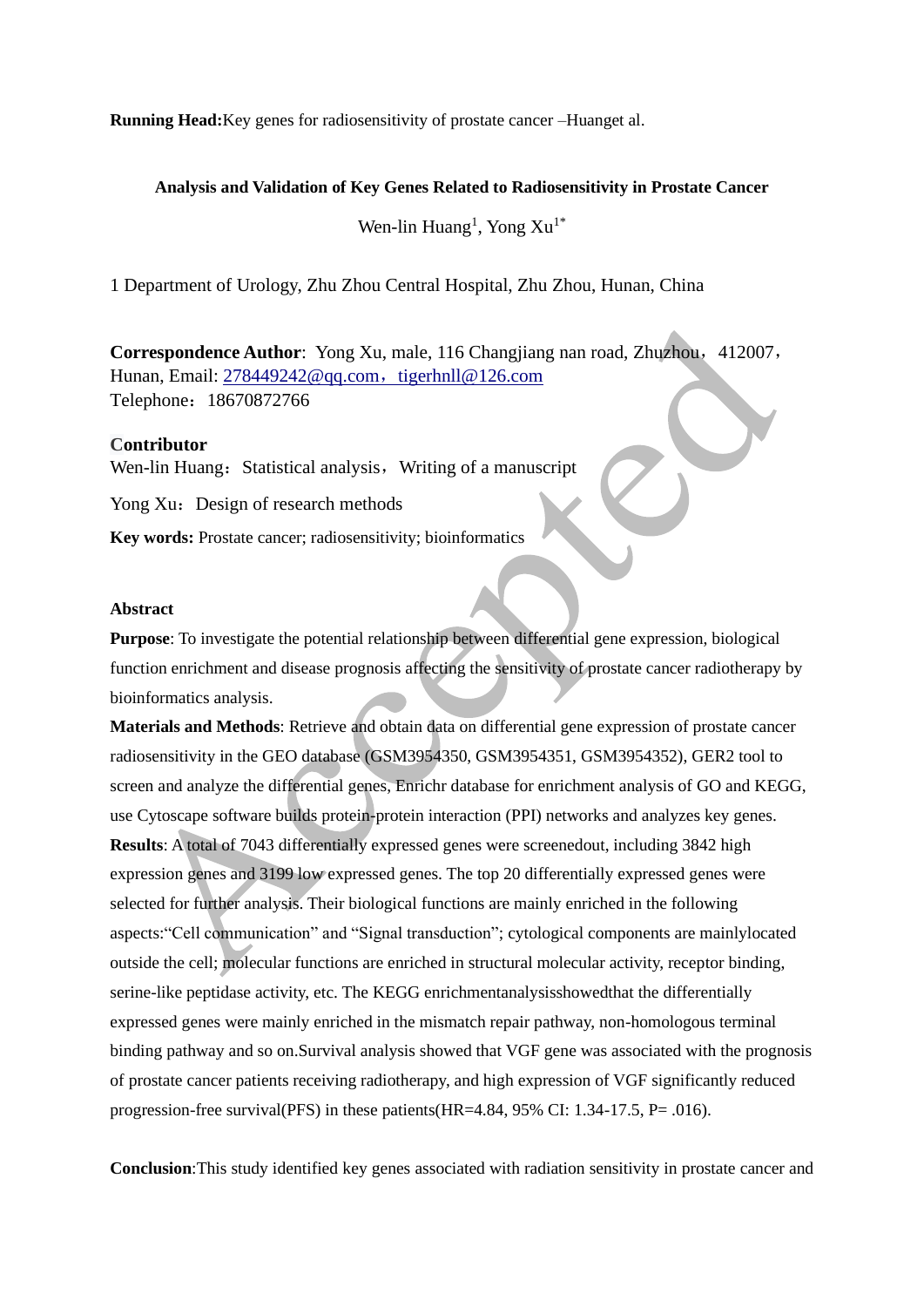verified the relationship between the VGF gene and patient prognosis.

## **INTRODUCTION**

Prostate cancer is a malignant tumor with a high incidence rate, currently highest in North America and Europe, followed by Asia and Africa. A study by Basiri et al. showed ethnic differences in prostate cancer risk in Iran, the most populous multi-ethnic country in the Middle East $(1)$ . According to the American Cancer Society's epidemiological survey: the death rate of prostate cancer has been declining for more than 20 years, although this number has stabilized in recent years<sup> $(2-3)$ </sup>. The challenge for us is how to continue to reduce this number and enable prostate cancer patients to gain more benefit from treatment. Radiotherapy is playing an increasingly important role in the treatment of prostate cancer, with the continuous improvement of radiotherapy equipment and methods, its application in the treatment of various stages of prostate cancer has achieved good treatment result<sup>(4-</sup> 5) .Nevertheless, as tumor cells develop resistance to radiotherapy, its efficacy will gradually be limited, and the patient's tumor progression will follow<sup>(6-7)</sup>. The mechanism of radioresistance in prostate cancer cells still remains unclear, PI3K/Akt and mTOR signaling pathways, DNA repair, autophagy and epithelial mesenchymal transformation probably take part in this process<sup>(8)</sup>. Therefore, exploring the factors that affect the sensitivity of prostate cancer radiotherapy is of great significance to improve the therapeutic effect.

The Gene Expression Omnibus (GEO) of the National Center for Biotechnology Information is currently the largest and most comprehensive public gene expression database,it has been widely used in the study of differential gene expression in tumors<sup> $(9)$ </sup>. In this study, we downloaded three microarray data sets from the GEO database to identify key genes that affect the sensitivity of prostate cancer radiotherapy and analyze their biological functions.

#### **MATERIALSAND METHODS**

### *Data acquisition*

Search for publicly published gene chips in the GEO database

[\(https://www.ncbi.nlm.nih.gov/geo/\)](https://www.ncbi.nlm.nih.gov/geo/):①The search term is "prostate cancer", "radiotherapy"; ②The species is "human". Finally, three data sets

wereobtained(GSM3954350,GSM3954351,GSM3954352).The experimental group was radiotherapyinsensitive patients, and the control group was radiotherapy-sensitive patients. Download the differentially expressed gene data and use the difference log fold change>2 and adjust<0.05 as the screening conditions for the difference genes.

# *Functional enrichment analysis*

The differentially expressed genes were converted into names of the same type, and functional enrichment analysis was performed based on Geneontology (GO) and Kyoto Encyclopedia of Genesand Genomes (KEEG).Evaluate their functional associations through the String database (http://strin abstract db.org).The Degree Score greater than 0.4 is considered significant. The degree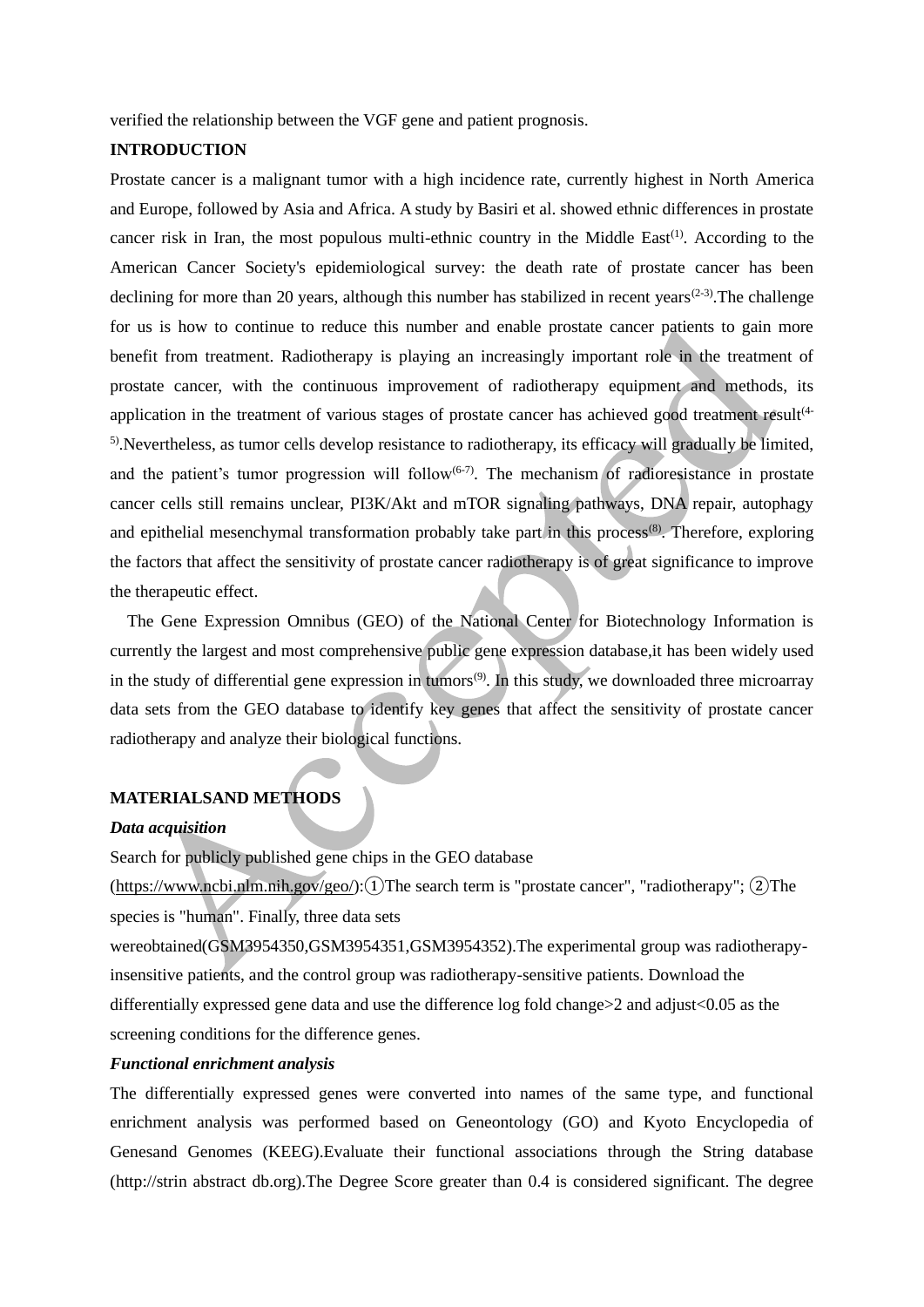for association of these genes was analyzed with Cytoscape software (version 3.6.0), and build a visual hub gene network was established

# *Statistical analysis*

Statistical analysis was carried out with SPSS25.0 software, measurement data used T test; count data used chi-square test, P<0.05 indicated that there was a statistical difference. For Kaplan–Meier curves, p-values and hazard ratio (HR) with 95% confidence interval (CI) were generated by log-rank tests and univariate Cox proportional hazards regression. All analytical methods above and R packages were performed using R software version v4.0.3 (The R Foundation for Statistical Computing, 2020).  $p \leq 0.05$  was considered as statistically significant.

# **RESULTS**

# *Differential Gene Screening*

We retrieved the GEO database for gene expression of prostate cancer patients with radioresistance after radiotherapy(GSM3954350, GSM3954351,GSM3954352), a total of 7043 differentially expressed genes were found, of which 3842 were highly expressed and 3199 were lowly expressed.Top 20(**Table.1**) genes with differential expression levels were selected for further analysis(**Figure.1**).

Among them, the genes with high expression were GCG, IL7R, GJA1, VGF, FGF13, GPR143, while t he genes with low expression wereIL7, CCL2, CSF3,IGFBP3, BDKRB1, ADCY5, GRPR, FLT3LG, ADRA2C, BMP7, GHR, LTBP1, EVA1A, QRFPR.

# *GO and KEGG enrichment analysis*

GOenrichment analysis was used to analyze the biological process (BP) of the differential genes, suggesting that their functions may be mainly enriched in the following aspects (**Figure.2**):"Cell communication" (65%, P=0.004) and "Signal transduction" (65%, P=0.007); Cytological components are mainly extracellular (24.8%, P=0.036) (**Figure.3**).Molecular functions(MF) are mainly enriched in structural molecular activity, receptor binding, serine-like peptidase activity, etc. (**Figure.4**).Enrichment analysis of KEGG signaling pathway showed that the differential genes mainly concentrated in the cytokine-cytokine receptor interaction, hematopoietic cell lineage and other pathways (**Figure.5**).

### *Protein-protein interactive analysis*

Use the online analysis tool of the STRING database to evaluate the association with the screened genes<sup>(10)</sup>, the correlation was further analyzed with Cytoscape (Version 3.6.0). A hub gene network was established (**Figure.6**), and the degree of association for hub genes and other genes were ranked (**Table.2**).These genes indicatepossible targets for radioresistance in prostate cancer.

### *Prognosis analysis*

We obtained information on 41 prostate cancer patients who received radiotherapy and completed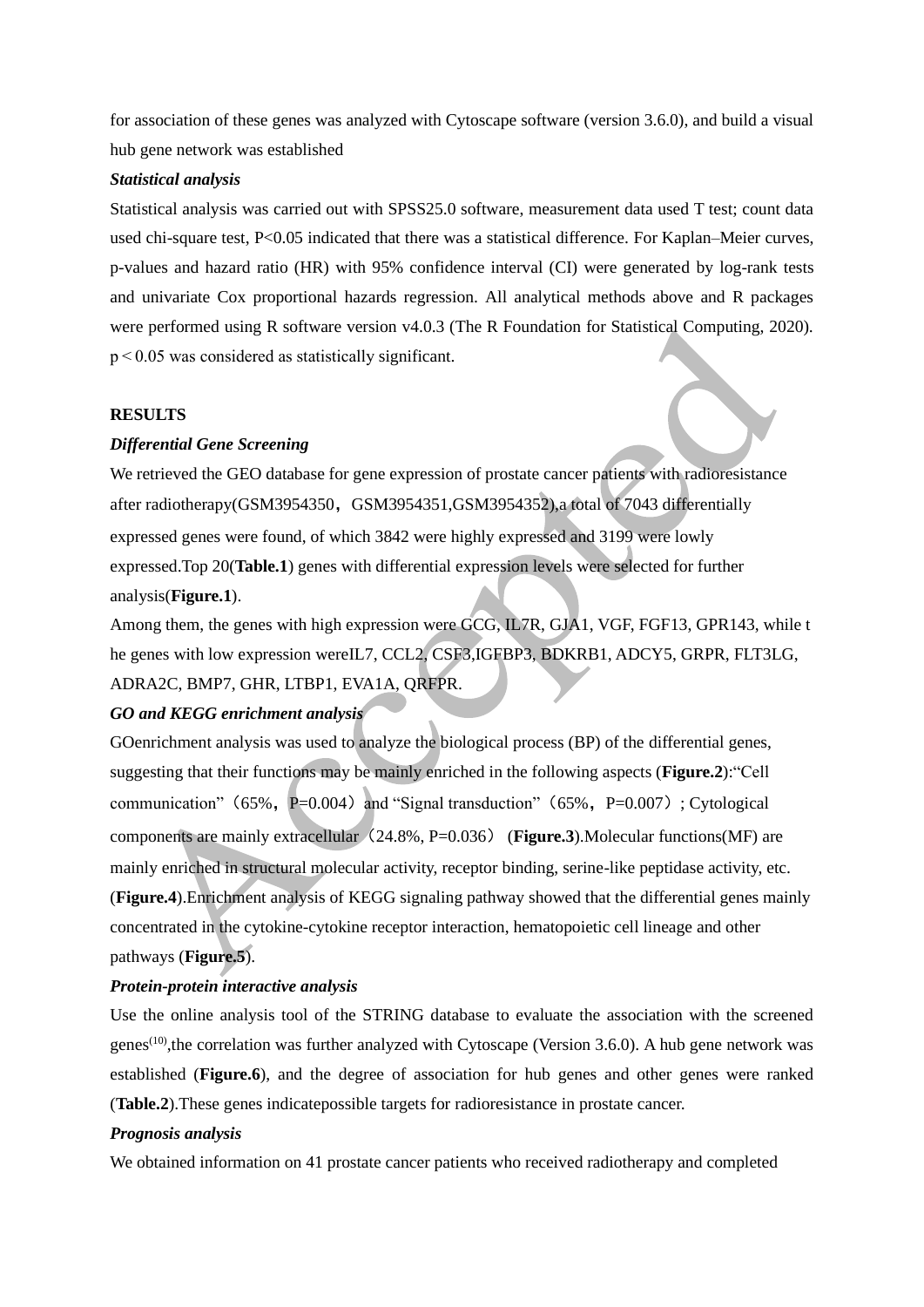RNA sequencing from the Cancer Genome Atlas (TCGA) database. We analyzed the expression levels of the above genes in these patient samples, and performed survival analysis using the Kaplan-Meier method.The results suggest that the expression of VGF gene is related to the prognosis of these patients. We drew the Kaplan-Meier curve of VGF gene (**Figure 7**). Thus, patients with high VGF expression had significantly lower progression-free survival (PFS) than those with low VGF expression.(HR=4.84, 95% CI: 1.34-17.5,P=.016)

#### **Disscussion**

With the in-depth research on prostate cancer, its treatment methods have become more efficient and diversified,the progress of treatment methods must be guided by the smallest risk in exchange for higher curative benefits.Protecting the body's functions as much as possible and improving the quality of life should be the objective of treatment.Due to recent research progress, for some prostate cancer patients with specific stages, radiotherapy has benefited more than  $90\%$  of them $^{(11-13)}$ , however, for patients who relapse after receiving radiotherapy, the occurrence of radioresistance in cancer cells is a main reason<sup>(14)</sup>. The current prognosis and risk score system of prostate cancer still lacks the assessment of radiosensitivity,exploring the causes of radioresistance in prostate cancer cells will help improve the therapeutic effect and application range of radiotherapy<sup>(15)</sup>. Radioresistance in prostate cancer is highly unpredictable and is currently thought to be driven by multiple cellular processes that allow cancer cells to adapt to routine radiation doses<sup> $(16-17)$ </sup>. In this study, we obtained 3 gene expression data sets on radiosensitivity of prostate cancer from GEO database, and screened out the top 20 differentially expressed genes, among which 6 genes were up-expression (GCG, IL7R, GJA1, VGF, FGF13, GPR143) and 14 genes were decreased expression(IL7, CCL2, CSF3,IGFBP3, BDKRB1, ADCY5, GRPR, FLT3LG, ADRA2C, BMP7, GHR, LTBP1, EVA1A, QRFPR).The biological processes of these differential genes are mainly enriched in the following aspects: "Cell communication" and "Signal transduction".The enrichment analysis of KEGG signaling pathway showed that these differential genes were mainly concentrated in cytokine-cytokine receptor interaction, hematopoietic cell lineage and other pathways, and the results of GO analysis suggest that gene products are enriched in the extracellular matrix during the performance of their functions. This provides a general direction for our next research: for example, during cell-cell communication and signal transduction, some different genes activate some unusual functions that lead to radioresistance of tumor cells.Raw counts and corresponding clinical information were obtained from The Cancer Genome Atlas (TCGA) dataset (https://portal.gdc.com) of RNA sequencing data (level 3) from 41 patients with prostate cancer who underwent radiotherapy. Log rank was used to test KM survival analysis to compare survival differences between the two or more groups mentioned above. high expression of VGF gene was found to significantly shorten PFS in prostate cancer patients receiving radiotherapy,however, the specific mechanism of action still needs further experimental verification. The study by Seifertetal<sup>(15)</sup>. Showed that prostate cancer patients with high expression of VGF and low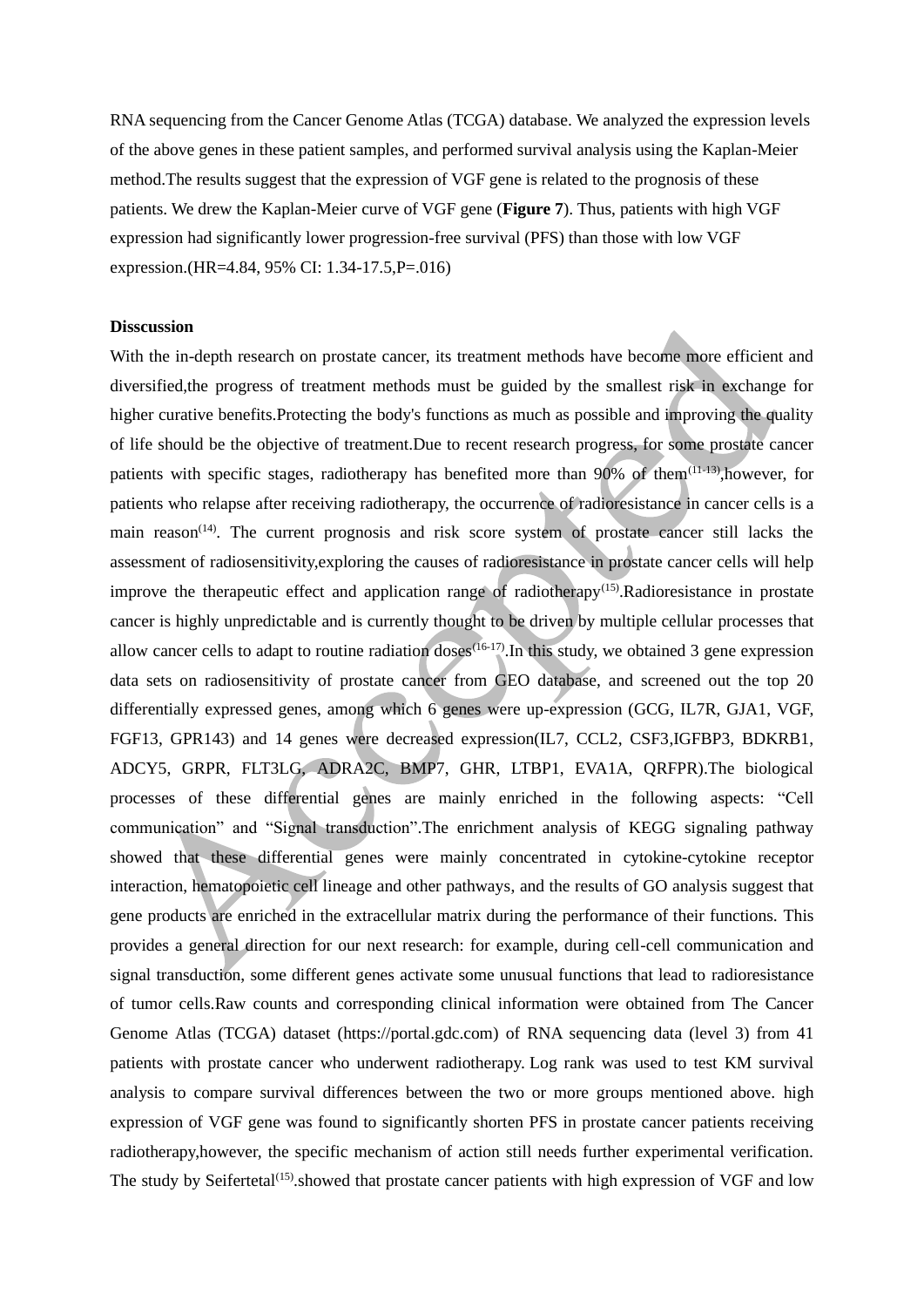expression of GRPR had a higher recurrence rate,they also demonstrated in vitro that inhibition of VGF expression can improve the sensitivity of radiotherapy, which was consistent with our research results. In fact, VGF was closely related to the prognosis of various cancers<sup> $(18-19)$ </sup>, therefore, we speculate that the correlation between VGF and radiosensitivity may be related to the epithelialmesenchymal transition (EMT) induced by  $it^{(20)}$ . In addition, although previous studies have confirmed that CCL2 is a key factor involved in the invasion and metastasis of prostate cancer<sup>(21)</sup>. However, mai et al. found that the high expression of CCL2 was not only significantly correlated with the recurrence of nasopharyngeal carcinoma(NPC), but also that inhibition of CCL2 could enhance the radiosensitivity of NPC cells. Combined with the study of Kalbasi et  $al^{(22)}$ . in pancreatic cancer, it could be speculated that:CCL2 may promote the radioresistance of cancer cells by recruiting monocytes/macrophages, and the specific mechanism of which deserves further analysis.These researchers have made great contributions to the research in this field, and other hub genes obtained in this study are also valuable for further research.we noticed that among the hub genes obtained in this study, there are many genes related to blood glucose regulation and human immune system regulation, such as GCG, ADCY5, IGFBP3, CSF3, CCL2, IL7R, etc, which also provides potential directions for further research. The next step, however, must demonstrate a causal relationship between radiosensitivity and tumor progression: that is, radiosensitivity leads to tumor progression rather than poor radiation response due to tumor progression. Currently, there is a lack of studies on the use of radiotherapy alone for prostate cancer, so there are many biases in the study of the effects of radiotherapy, which also need to be addressed.

## **CONCLUSION**

Through the analysis of the differential genes related to the sensitivity of prostate cancer, the key genes found in this study can help to understand the potential molecular mechanism of prostate cancer radioresistance.By combining clinical data from TCGA database, we confirmed that high expression of VGF gene can significantly reduce PFS in prostate cancer patients who underwent radiotherapy.

# **REFERENCES**

1.Basiri A, Eshrati B, Zarehoroki A, Golshan S, Shakhssalim N, Khoshdel A, Kashi AH. Incidence, Gleason Score and Ethnicity Pattern of Prostate Cancer in the Multi-ethnicity Country of Iran During 2008-2010. Urol J. 2020 May 4;17(6):602-606.

2.Siegel Rebecca L,Miller Kimberly D,JemalAhmedin,Cancer statistics, 2018.CA Cancer J Clin, 2018; 68: 7-30.

3. Mottet N, van den Bergh R C N, Briers E, et al. EAU-EANM-ESTRO-ESUR-SIOG Guidelines on Prostate Cancer. Eur Assoc Urol, 2019; 75: 889-90.

4. BollaM , De Reijke T M , Van Tienhoven G , et al. DURATON OF ANDROGEN SUPRESSON N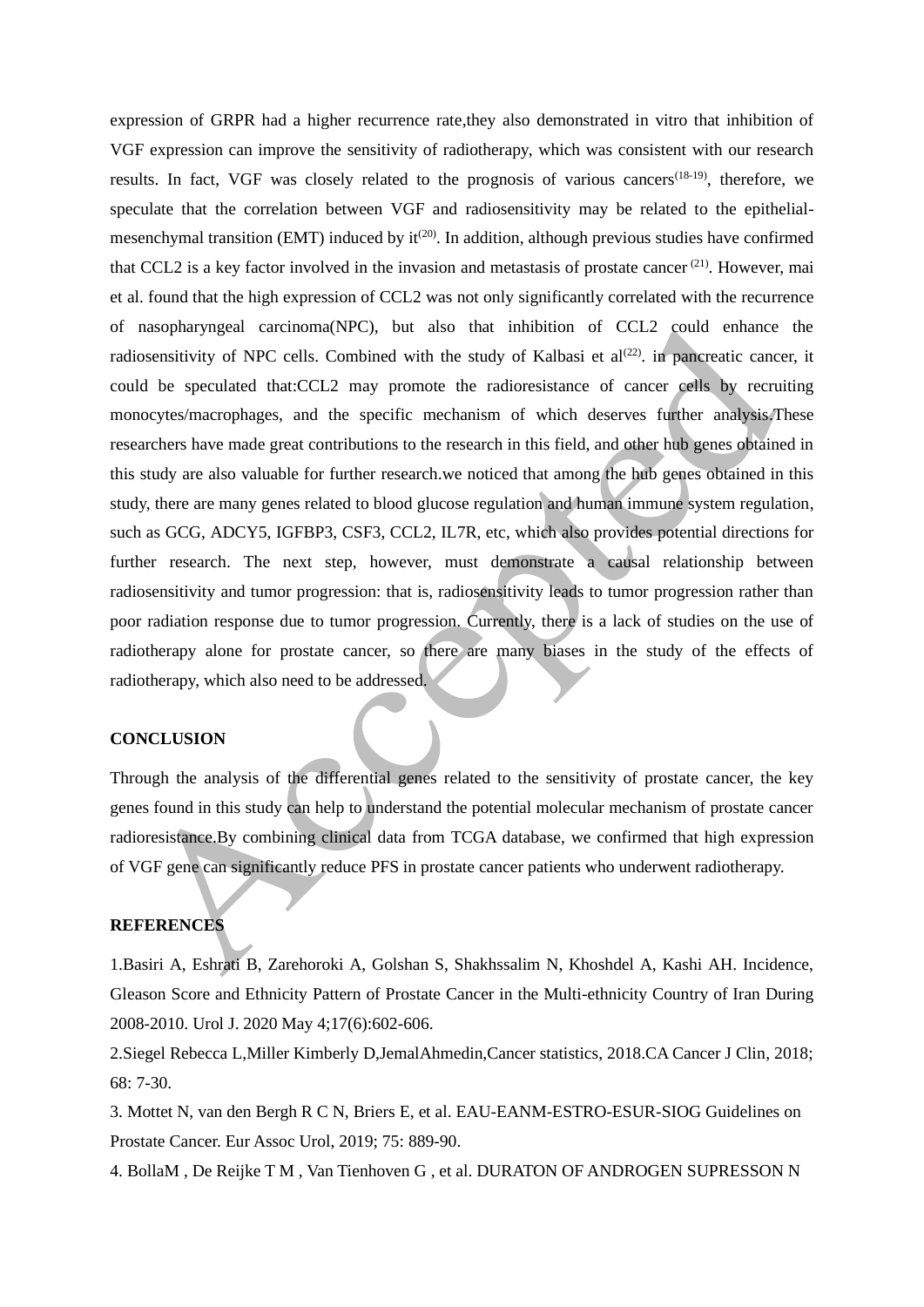THE TREATMENT OF PROSTATE CANCER. New England Journal of Medicine, 2009; 360:2516.

5. Thompson IM, Tangen CM, Paradelo J. Adjuvant radiotherapy for pathological

T3N0M0 prostate cancer significantly reduces risk of metastases and improves survival: Long-term follow-up of a randomized clinical trial. J Urol, 2009; 181:956-62.

6. Polkinghorn W R ,Zelefsky M J . Improving outcomes in high-risk prostate cancer with

radiotherapy. Reports of Practical Oncology & Radiotherapy Journal of Greatpoland Cancer Center in Poznań& Polish Society of Radiation Oncology, 2013; 18:333-37.

7. Chang L , Graham P , Hao J , et al. Emerging roles of radioresistance in prostate cancer metastasis and radiation therapy. Cancer & Metastasis Reviews, 2014; 33:469-96.

8.Chang Lei,Graham Peter H,HaoJingli et al. Emerging roles of radioresistance in prostate cancer metastasis and radiation therapy.Cancer Metastasis Rev., 2014; 33: 469-96.

9.Russo G ,Zegar C , Giordano A . Advantages and limitations of microarray technology in human cancer. Oncogene, 2003; 22:6497-6507.

10. Szklarczyk Damian, Franceschini Andrea, Kuhn Michael et al. The STRING database in 2011: functional interaction networks of proteins, globally integrated and scored. Nuclc Acids Research, 2010; 39:D561-8.

11. Johansson Silvia,AströmLennart,Sandin Fredrik et al. Hypofractionated proton boost combined with external beam radiotherapy for treatment of localized prostate cancer. Prostate Cancer, 2012; 2012: 654861.

12. PahlajaniNiraj,Ruth Karen J,Buyyounouski Mark K et al. Radiotherapy doses of 80 Gy and higher are associated with lower mortality in men with Gleason score 8 to 10 prostate cancer.Int. J. Radiat. Oncol. Biol. Phys., 2012; 82: 1949-56.

13. Barker Holly E,Paget James T E,KhanAadil A et al. The tumour microenvironment after radiotherapy: mechanisms of resistance and recurrence.Nat. Rev. Cancer, 2015; 15: 409-25.

14. Chang Lei,Graham Peter H,HaoJingli et al. Emerging roles of radioresistance in prostate cancer metastasis and radiation therapy.Cancer Metastasis Rev., 2014; 33: 469-96.

15. Seifert M, Peitzsch C, Gorodetska I, et al. Network-based analysis of prostate cancer cell lines reveals novel marker gene candidates associated with radioresistance and patient relapse. PLoS computational biology, 2019; 15: e1007460.

16.Bonkhoff H . Factors Implicated in Radiation Therapy Failure and Radiosensitization of Prostate Cancer. Australasian Radiology, 2012; 2012:584.

17. ChaiswingL , Weiss H L , Jayswal R D , et al. Profiles of Radioresistance Mechanisms in Prostate Cancer. Critical reviews in oncogenesis, 2018,;23:39.

18. MarwitzS ,Heinbockel L , Scheufele S , et al. Epigenetic modifications of the VGF gene in human non-small cell lung cancer tissues pave the way towards enhanced expression. Clinical Epigenetics, 2017; 9:1-3.

19. Wang Xiuxing,Prager Briana C,WuQiulian et al. Reciprocal Signaling between Glioblastoma Stem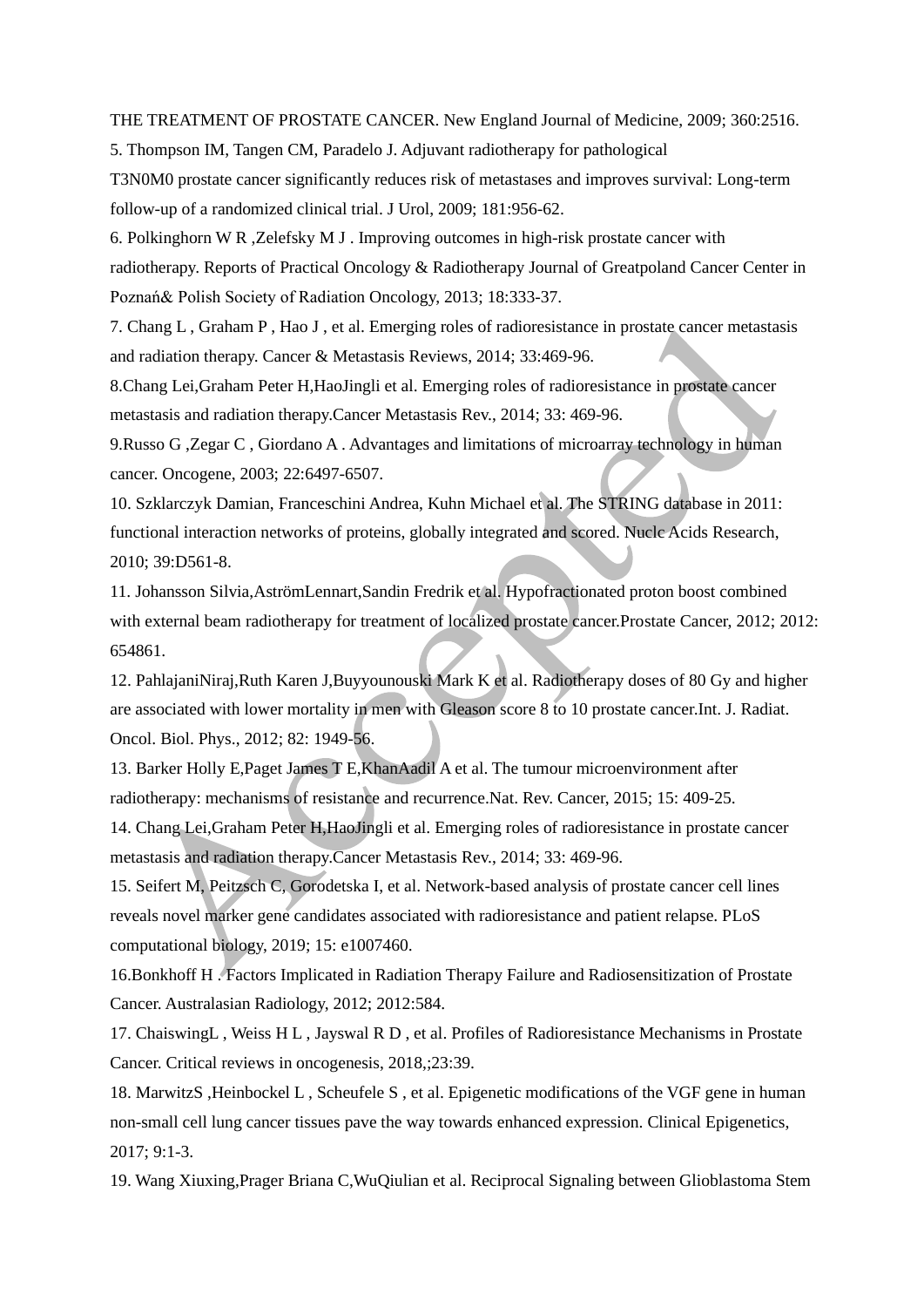Cells and Differentiated Tumor Cells Promotes Malignant Progression.Cell Stem Cell, 2018; 22: 514-

28..

20. Hwang W, Chiu Y F, Kuo M H, et al. Expression of neuroendocrine factor VGF in lung cancer cells confers resistance to EGFR kinase inhibitors and triggers epithelial-to-mesenchymal transition. Cancer research, 2017; 77: 3013-26.

21. Lin T H, Liu H H, Tsai T H, et al. CCL2 increases αvβ3 integrin expression and subsequently promotes prostate cancer migration. Biochimica et Biophysica Acta (BBA)-General Subjects, 2013; 1830: 4917-27.

22. Kalbasi A, Komar C, Tooker G M, et al. Tumor-derived CCL2 mediates resistance to radiotherapy in pancreatic ductal adenocarcinoma. Clinical Cancer Research, 2017; 23: 137-148.

| Gene               | LogFC         | <b>P</b> .valve |
|--------------------|---------------|-----------------|
| GCG                | 5.50042646    | 3.07E-07        |
| IL7                | -4.55450931   | 1.86E-06        |
| CCL <sub>2</sub>   | -4.31805385   | 6.30E-06        |
| CSF3               | $-3.75601818$ | 7.42E-06        |
| IL7R               | 5.01631541    | 4.28E-05        |
| IGFBP3             | $-3.69658348$ | 8.43E-05        |
| <b>BDKRB1</b>      | -3.69396659   | 8.79E-05        |
| GJA1               | 4.82279894    | 9.96E-05        |
| ADCY5              | $-3.47914908$ | 1.15E-04        |
| <b>GRPR</b>        | $-3.23563766$ | 1.27E-04        |
| <b>FLT3LG</b>      | $-3.20223477$ | 1.54E-04        |
| ADRA <sub>2C</sub> | -3.17089892   | 1.63E-04        |
| BMP7               | $-3.10999178$ | 2.03E-04        |
| <b>VGF</b>         | 3.63181712    | 2.53E-04        |
| <b>GHR</b>         | $-3.06502295$ | 2.92E-04        |
| FGF13              | 2.93364754    | 3.16E-04        |
| LTBP1              | -3.03787139   | 3.25E-04        |
| EVA <sub>1</sub> A | $-2.95634334$ | 3.37E-04        |
| <b>ORFPR</b>       | -2.88320079   | 3.42E-04        |
| <b>GPR143</b>      | 2.79000942    | 3.56E-04        |

#### **Table.120 differentially expressed genes**

**Table.2 Hub gene sequencing**

| Rank           | <b>Name</b>       | <b>Score</b> |
|----------------|-------------------|--------------|
| $\mathbf{1}$   | $_{\mathrm{GCG}}$ | 13           |
| $\overline{2}$ | IL7               | 10           |
| $\overline{2}$ | CCL <sub>2</sub>  | 10           |
| $\overline{4}$ | CSF3              | 9            |
| 5              | IL7R              | 8            |
| 6              | IGFBP3            | 7            |
| 6              | <b>BDKRB1</b>     | 7            |
| 6              | GJA1              | 7            |
| 9              | ADCY5             | 6            |
| 9              | <b>GRPR</b>       | 6            |
|                |                   |              |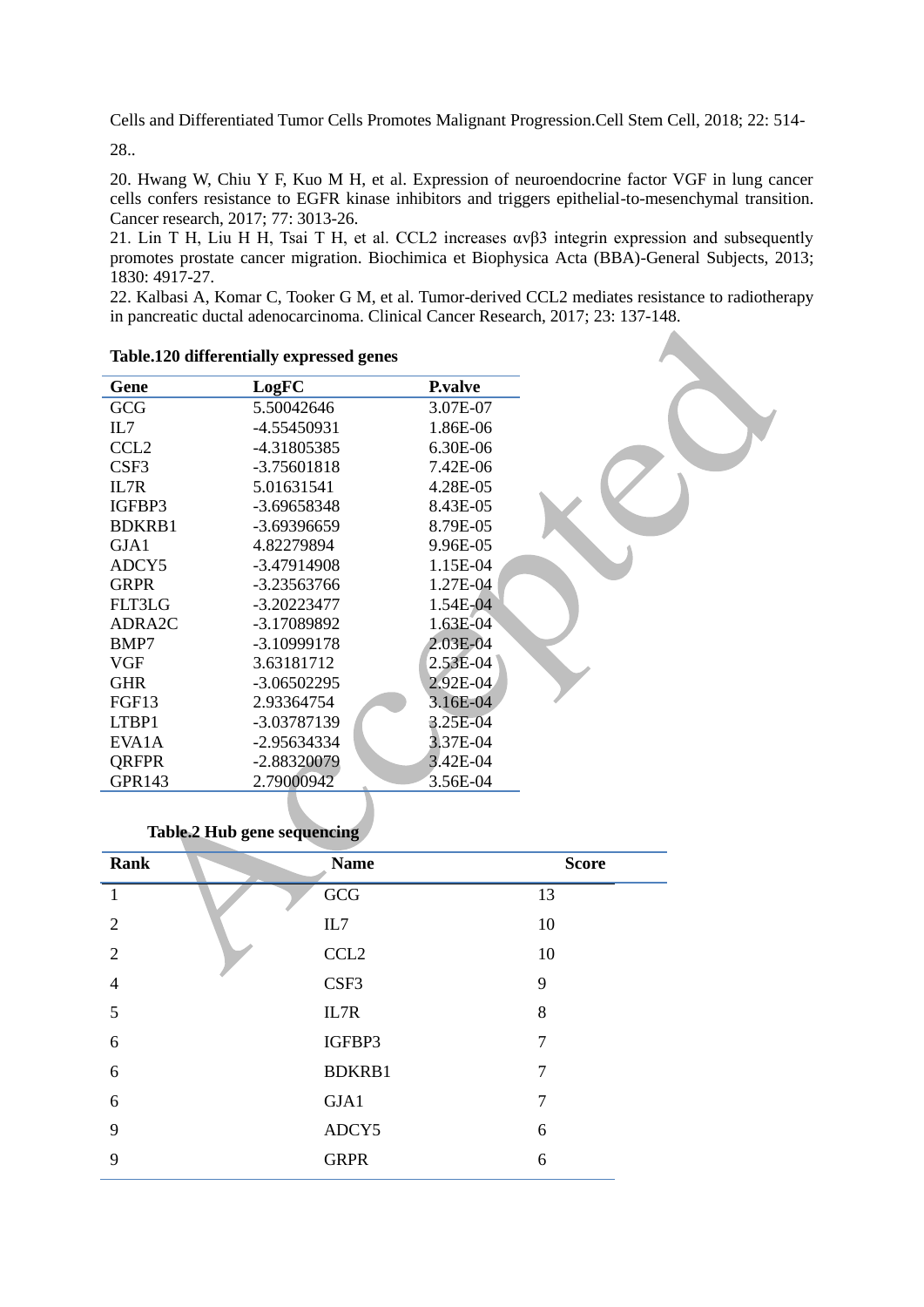



**Figure.1 Differential gene expression volcano map of GSM3954350, GSM3954351, GSM3954352**  data sets (Thered dots represent genes with significantly up-regulated expression, green dots represent genes with significantly down-regulated expression, and black dots represent genes with no differentially expressed expression)

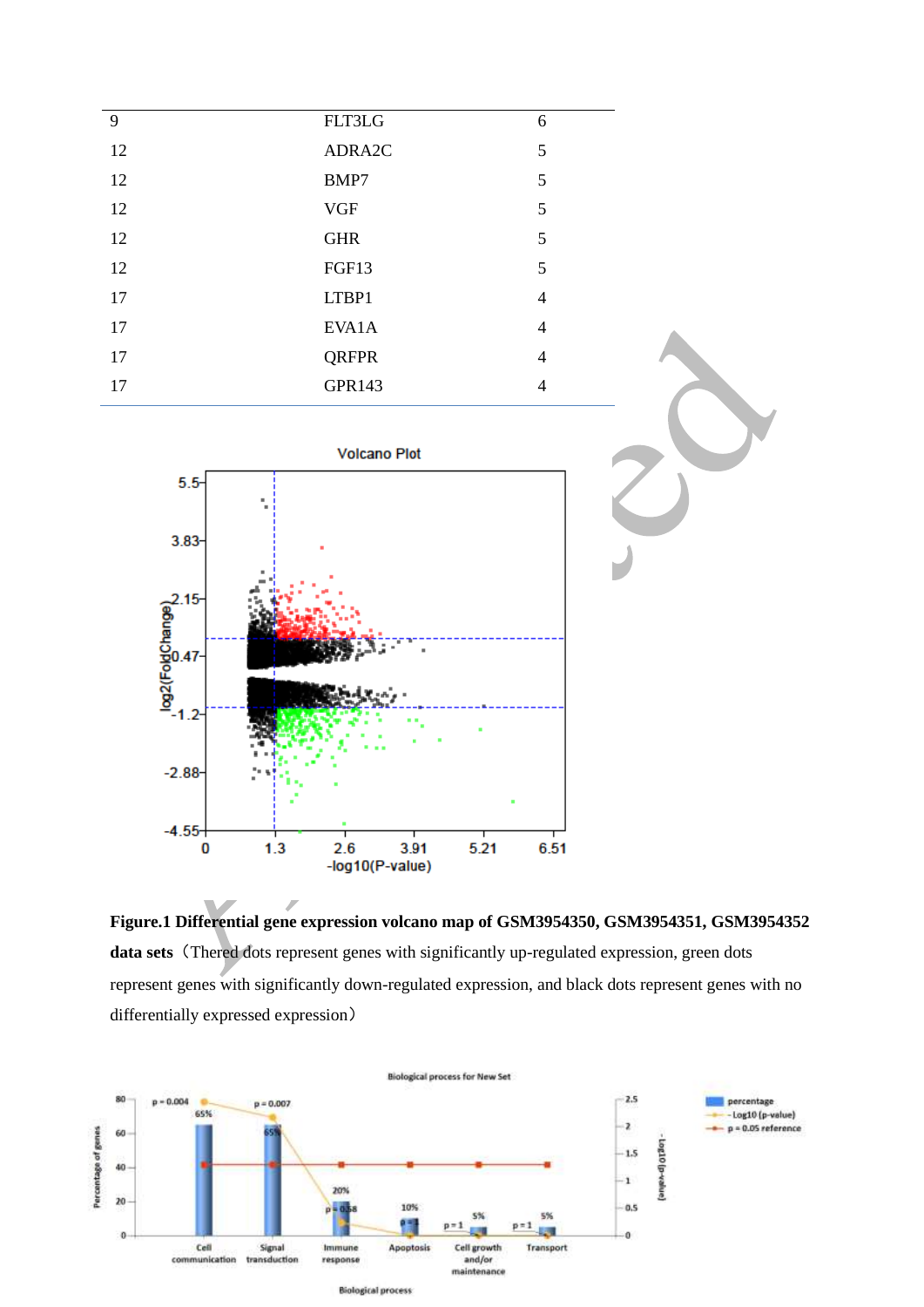**Figure.2 GO Analysis of Differential Gene: Biological Process**(Biological processes(BP) are

significantly enrichedin "Cellcommunication" and "Signal transduction")



**Figure.3 GO Analysis of Differential Gene: Cellular Components**(cellular component (CC) annotation showed that the gene products mainly enriched in the extracellular,24.8%,P=0.036)



**Figure.4 GO Analysis of Differential Gene: Molecular Function(**molecular function (MF) annotation showed that "structural molecular activity", "receptor binding", "serine-like peptidase activity" were the most enriched term with 6 gene hits,respectively**)**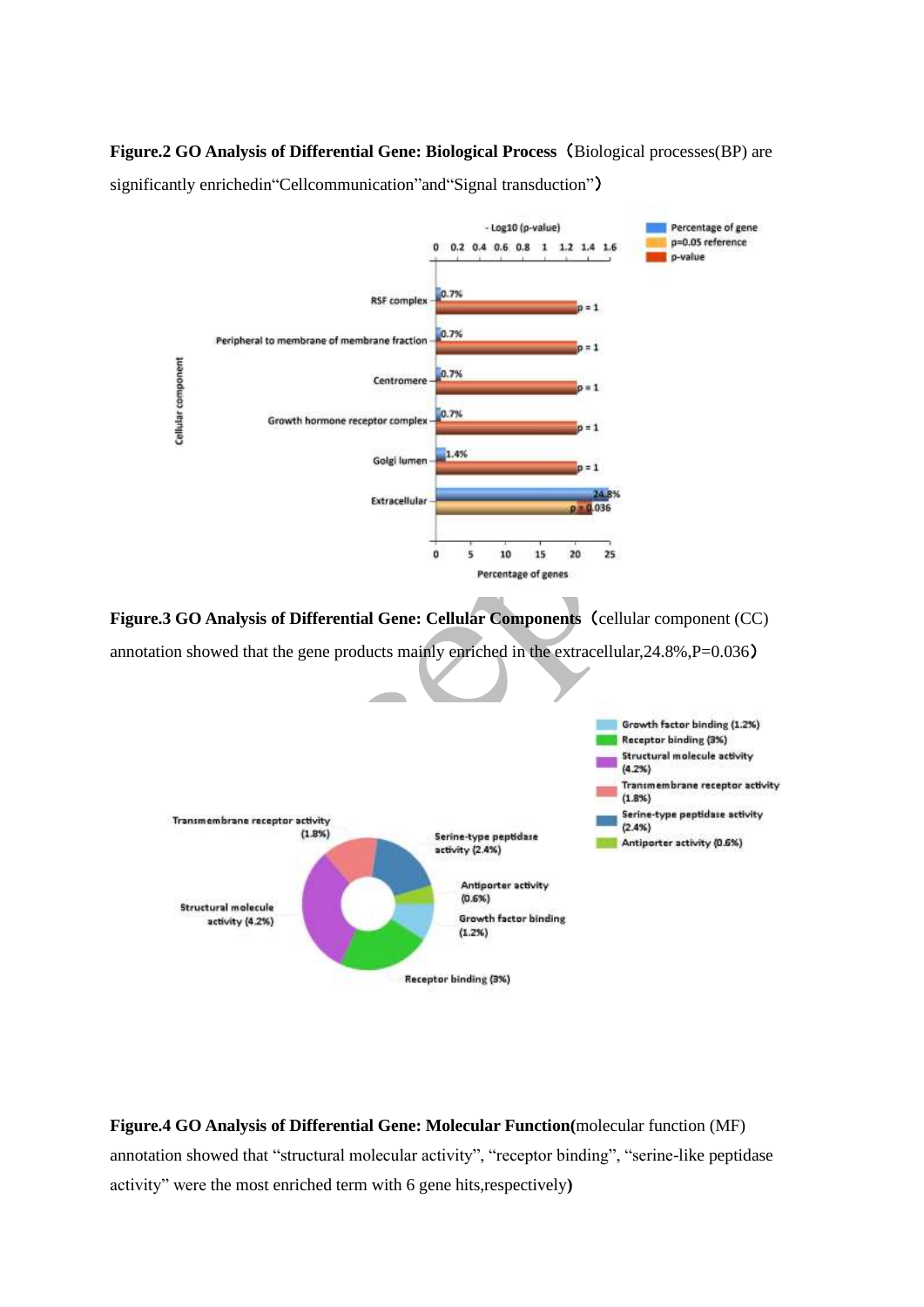



enrichment analysis: the top 10 pathways with significant enrichment of differential genes, \*stands for p-value)



**Figure.6 Hub Gene Network**